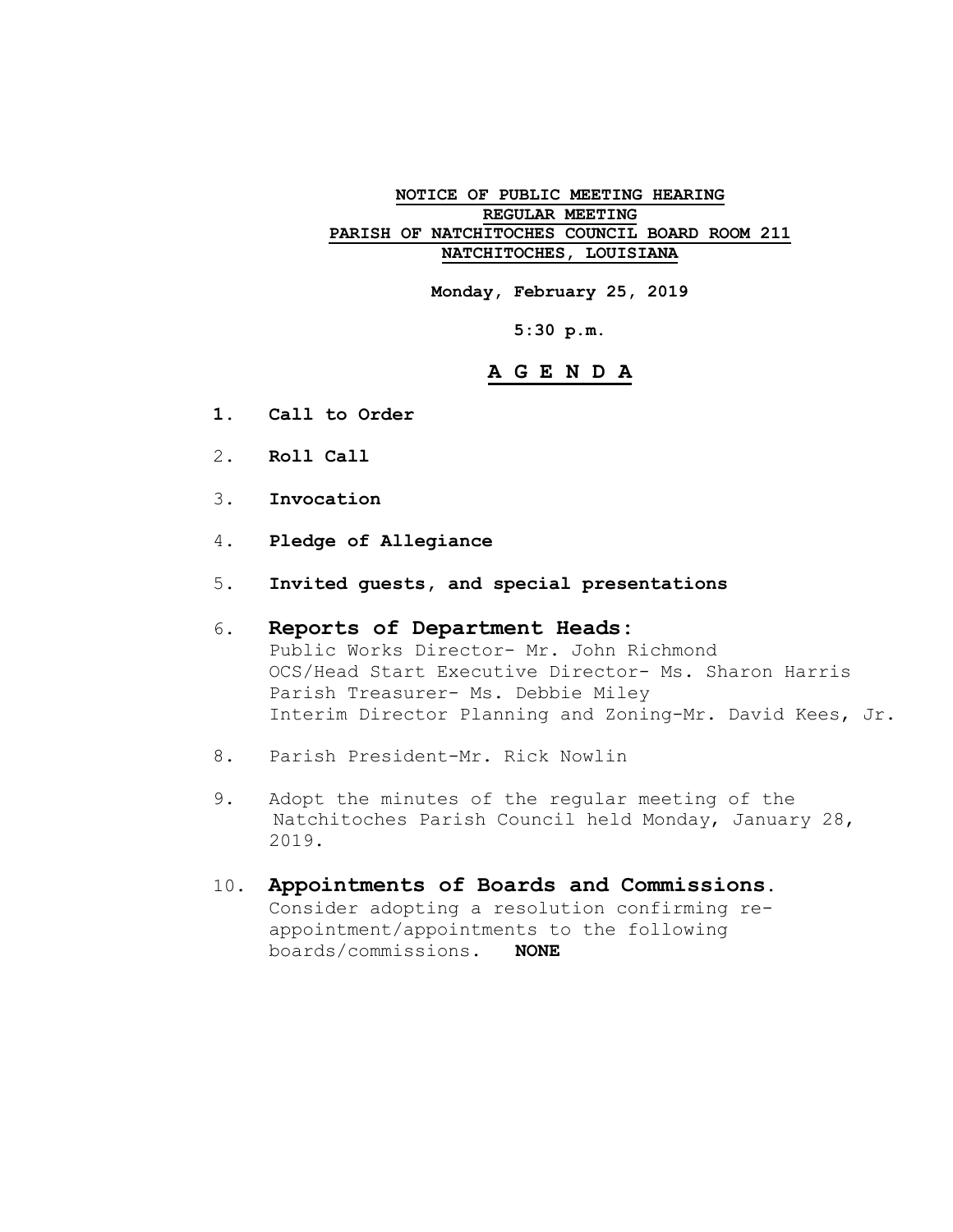# 11. **First Adoption of proposed Ordinances:**

A. Council to consider Ordinance No. 001-2019 to amend and reenact Ordinance No. 005-2018 to change the percentage of meetings a member of a Parish board or commission must attend in order to remain a member of the board or commission. The existing language in Section 1, Subsection B.3., reads as follows: "Absence from more than seventy five (75%) percent of the regularly scheduled meetings of the board or commission in any calendar year." The proposed ordinance would change the "seventy-five (75%) percent" to "twenty-five percent (25%). (The minutes of the Council meeting indicate the original figure was 50% but it was amended to 75% before the ordinance was adopted.)

# **Public Hearings:**

A. Council to consider adopting Ordinance 001-2019 to remove Benjie Colvin Road from the parish road system.

# **Action on Proposed Ordinances:**

A**.** Council to consider adopting Ordinance 001-2019 to remove Benjie Colvin Road from the parish road system.

# **Resolutions: NONE**

# 12**. Other Agenda Items:**

A. Council to consider awarding the bids for Silty Clay Soil and Grader Blades.

Grader Blades bidders:

- 1. Valk manufacturing Company
- 2. Scott Equipment Company
- 3. Doggett